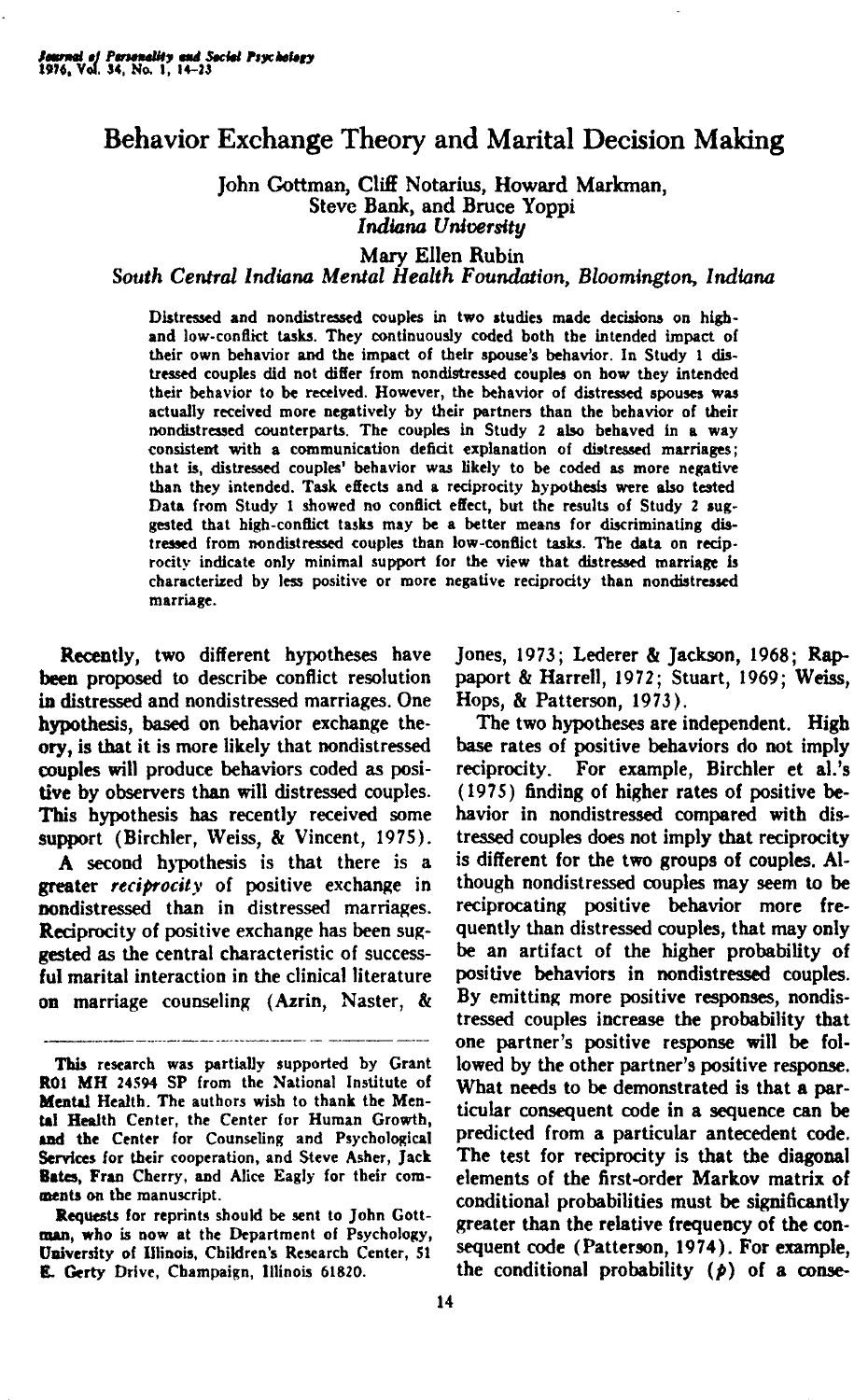quent positive wife code  $(W +)$  given an antecedent positive husband code  $(H+)$  must be significantly greater than the nonconditional probability of occurrence of  $W +$ . This means that a knowledge of the antecedent code,  $H +$ . adds significantly to the ability to predict the occurrence of a W+ code, over and above prediction, based simply on knowing the relative frequency of occurrence of  $W +$ . Symbolically, what must be demonstrated is that *p*  $(W+/H+) > p$   $(W+)$  (Raush, Barry, Hertel, & Swain, 1974). In the present investigation these information analyses were performed to assess the ability of reciprocity variables to discriminate distressed from nondistressed marriages.

The distinction between high rates of positive codes and reciprocity has been ignored in the clinical literature on family interaction. For example, Alexander (1973) found that the correlation across families between parentto-child supportive behavior and child-to-parent supportive behavior was significantly different from zero (father-son  $r = .69$ ,  $p < .05$ ; mother-son  $r = .59$ ,  $p < .05$ ). Contrary to Alexander's conclusions, these correlations do not imply reciprocity. A family with high rates of supportiveness could be distributing these behaviors *noncontingently* throughout a discussion. In this case the correlations obtained would be high due to different base rates across families, but there would still be no evidence of reciprocity.

The base rate-reciprocity issue is also important for distinguishing between behavior exchange and social learning theories of marital conflict resolution. Birchler et al. (1975) used a mix of language from both theories. They demonstrated that distressed couples emit lower rates of positive codes and higher rates of negative codes than do nondistressed couples. This does not justify their view of the positive codes as "social reinforcements." It would be necessary to show that a particular code on the part of one spouse affected the probability of occurrence of a particular code of the other spouse.

Reciprocity hypotheses, therefore, have yet to be adequately tested. Behavior exchange hypotheses of marital conflict resolution have also been ambiguous in making specific predictions. There has, in fact, been little research on marital interaction from a behavior exchange standpoint. For example, standard game theory experiments, which are commonly associated with behavior exchange theory, were not applied to the study of the marital dyad until Speer (1972). Speer studied 60 distressed couples seeking counseling in a clinic and 60 nondistressed couples in an extension of the Prisoner's Dilemma Game. None of the four response variables in Speer's study discriminated the two groups on four forms of the game.

Perhaps two reasons for the lack of success of Speer's measures are that (a) behavior exchange experiments reduce the behavioral repertoire of the couple and (b) they externally control the payoffs of specific behaviors that they exhibit (Gergen, 1969). Another potential problem with game theory experiments applied to the marital dyad has to do with how the payoff matrix is interpreted. There are many alternative ways of interpreting a payoff matrix. Behavior exchange theory proposes that a dyad engaged in a mutually satisfying relationship will exchange behaviors that have low cost and high reward to both members (Thibaut & Kelley, 1959). One interpretation of the reward-cost notion is that *producing* a specific behavior has a specific reward and a specific cost to the person producing the behavior (Gergen,  $1969$ , p.  $36$ ). An alternative interpretation of the payoff matrix is that in a satisfying dyadic relationship, a person will receive behaviors that have high reward for himself or herself. This implies that a person will perceive a relationship as satisfying to the extent that he or she codes the behaviors *received* as a positive.

Another issue regarding the way payoffs are assigned is the comparison level for alternative relationships. Presumably, a behavior that will be coded as positive in one relationship could be coded as negative in another relationship in which the receiver's comparison level is much higher. The fact that we do not know a spouse's comparison level for alternatives suggests a phenomenological method for measuring payoff. To test this interpretation of the payoff matrix, then, it is necessary  $\mathbf{Q}_*$ design a measurement procedure in which the positivity of the behavior received would be coded directly by the receiver. In this pro-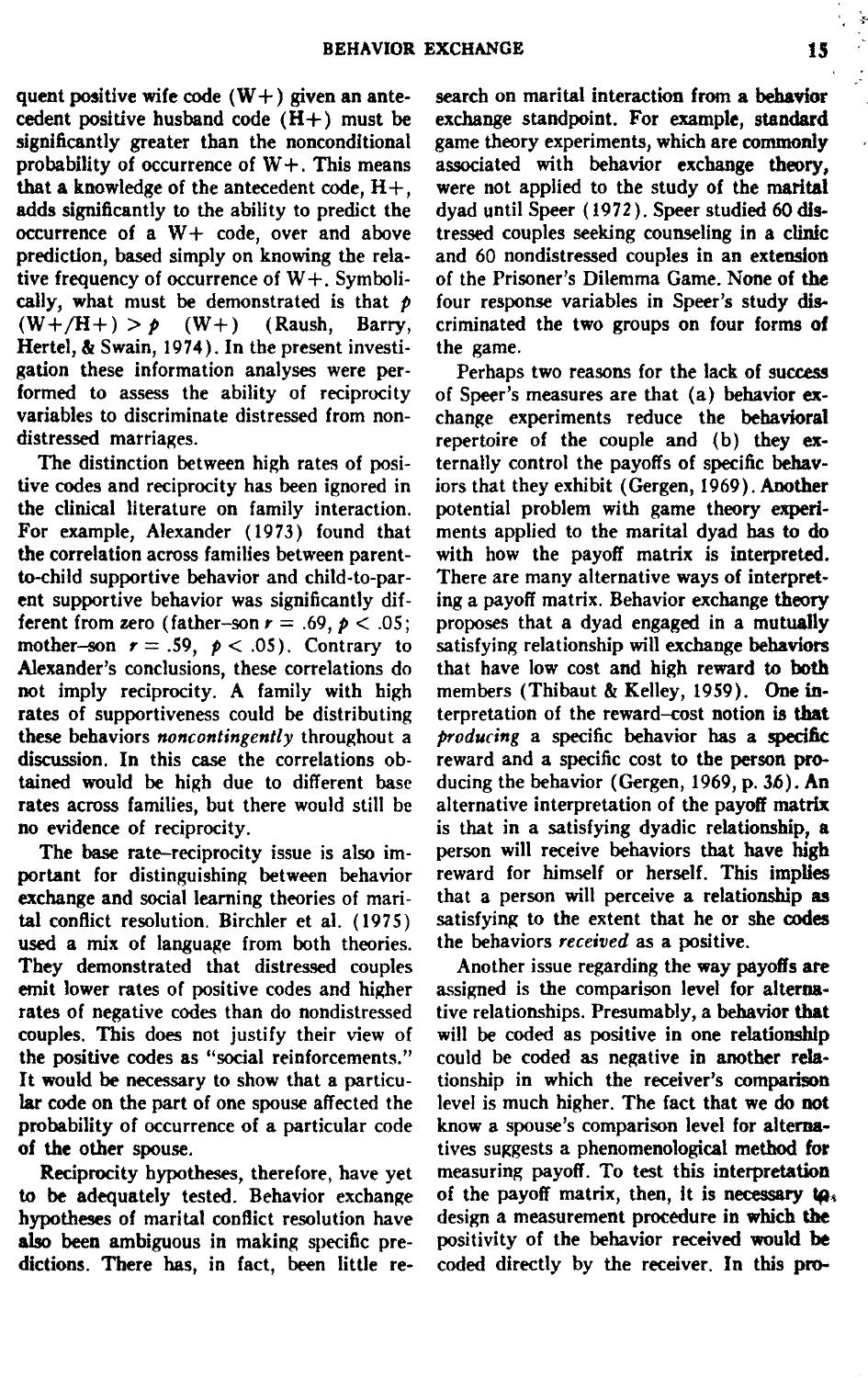**cedure, it is the couple who codes the behaviors exchanged, not independent observers. It is possible that what is coded as a warm smile by two observers is perceived as a sarcastic smirk to a spouse, and conversely, a "putdown" or "interruption" that is coded as negative in Birchler et al. (1975, p. 352) is not always seen as negative by the couple.**

**The concept of the couple coding their own behavior raises the question of whether distressed couples differ from nondistressed couples in the** *intended* **positivity of their messages. According to the widely accepted communication deficit explanation of marital distress, distressed couples are presumed to intend their messages to be received as far more positive than they are in fact received. However, it could be that distressed couples** *intend* **their messages to be more negative, or less positive, than nondistressed couples. If the messages were then received as more negative, or less positive, distressed couples would be communicating well; their spouses would receive the messages as intended. A communication deficit explanation of marital distress would seem more appropriate if intended positivity of messages differed markedly from the coding of the messages received. In this case messages received would not be coded as the sender intended them to be coded.**

**In the present investigation, couples interacted using a "talk table," a device we constructed in which only one person could speak at a time. After speaking, the speaker coded the "intended impact" of his or her message. Before speaking, the listener coded the "actual impact" of the message. The talk table need not constrain the behavioral repertoire of the interacting dyad as in Speer (1972); the talk table is apparently an inexpensive, simple way to study behavior exchange in marriages, especially compared with detailed ratings of videotapes (as in Birchler et al., 1975). However, before this can be confidently asserted, the talk table must demonstrate its ability to elicit different patterns of exchange in different kinds of couples.**

**One purpose of the present investigation was to assess the effect of the experimental task on the coding of the interaction. The ef**ect of situational context on marital and **family interaction has been either ignored** **or minimized (Riskin & Faunce, 1972). For example, Haley (1964, 1967) placed no importance on the tasks he chose for families to work on. Jacob and Davis (1973) reported considerable stability across experimental tasks to the structure of talk and interruptions in father-mother-child interactions. One potentially important dimension of contextual variation that has been ignored is the degree to which the decision-making task induces conflict. For example, all of Jacob and Davis' (1973) tasks were low-conflict tasks. It would seem theoretically important to ascertain whether the variables derived from behavior exchange theory can discriminate nondistressed couples from distressed couples in lowconflict as well as high-conflict tasks. The present investigation employed two sets of tasks that induced either high or low conflict. The tasks ranged in content from a consensual ranking of a list of preferred dog breeds to the discussion of an actual unresolved marital problem.**

## **STUDY 1**

# *Method*

*Subjects and selection.* **Thirty couples responded to an advertisement asking for couples who either classified their relationship as "mutually satisfying" or "experiencing marital difficulties" All couples were offered \$10 for participating, and it was made clear that no therapy would be offered. In addition, other distressed couples were recruited from local campus and community mental health centers. Of the 15 distressed couples who participated in the study, 11 were referred from clinical sources and 4 responded to the advertisement.**

**Two major definitions of marital distress have been used, self-report of satisfaction and whether or not the couple comes to the attention of public agencies such as marriage counselors or divorce courts. Diverse measures of marital satisfaction have been shown to tap the same basic factor (Burgess, Locke, & Thomes, 1971). The Locke-Wallace Marital Relationship Inventory (MRI) is the most widely used of these inventories; it has excellent discriminative validity in cross-sectional studies (Navran, 1967) and good predictive validity in longitudinal studies (Terman ft Wallin, 1949). Using the cutoff scores on the MRI recommended by Burgess et al. (1971, pp. 330-331), only high-scoring nondistressed couples and low-scoring distressed couples were included in the analyses. Specifically, distressed couples in which at least one spouse's MRI score was less than 85 were included, and nondistressed couples in which both husband and wife MRI scores were greater than 102 were included A distressed couple was selected for analysis only if at least one spouse was dissatisfied**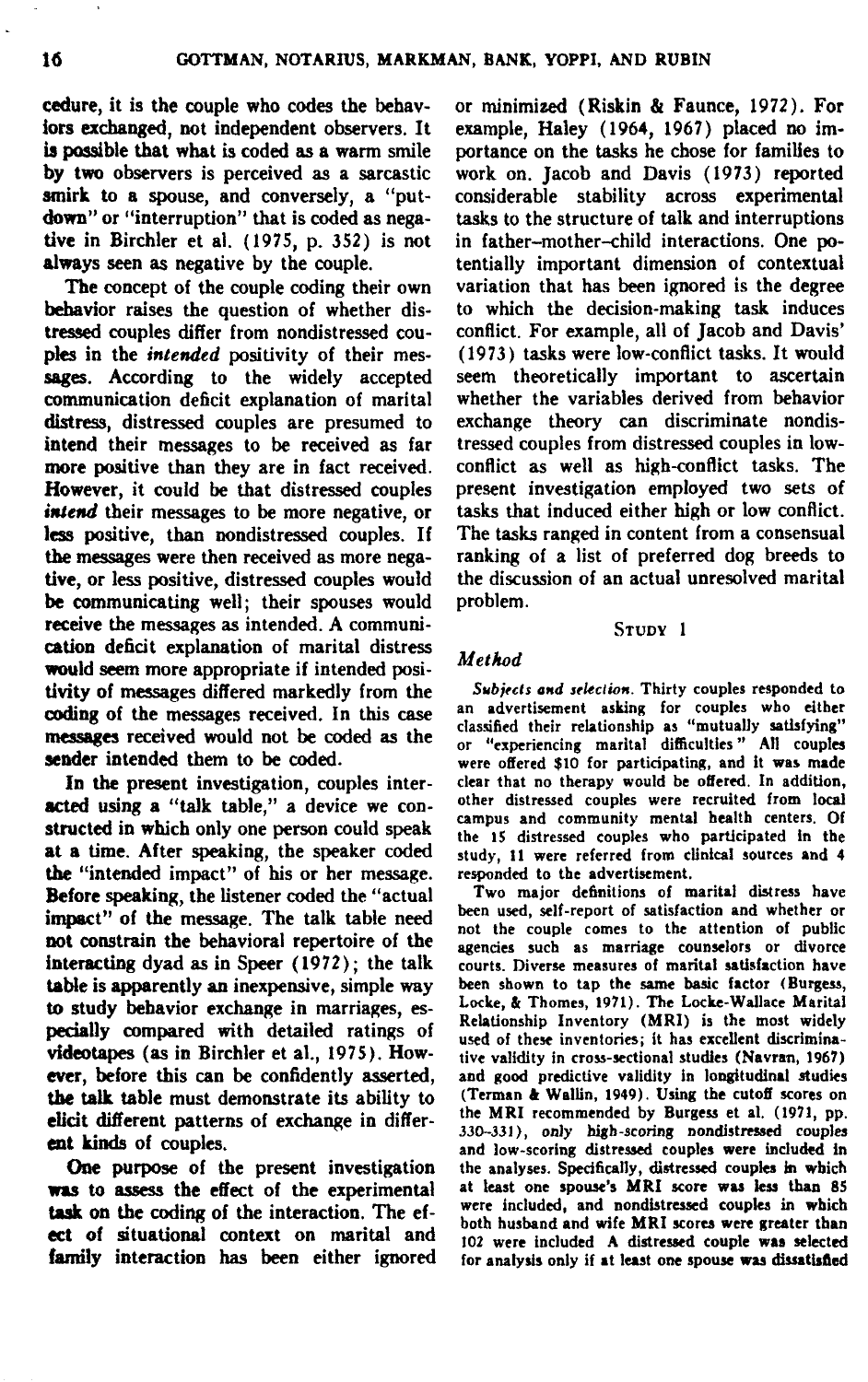**with the marriage (low MRI), and a nondistressed couple was selected for analysis only if both spouses were satisfied with the marriage (high MRI). Using these cutoff scores, in Study 1 10 distressed couples and 6 nondistressed couples were selected for analysis from the sample of 30 couples, all of whom had completed the experimental procedures<sup>l</sup> Coefficient alpha for the sample of Study 1 on the MRI was .88.**

**The two groups of couples did not significantly differ in age, educational level, or the number of years married. Couples were, on the average, 24 95 years old and had been married an average of** *3* **22 v ears.**

*Procedure.* **Interview teams were composed of one male graduate student in clinical psychology and one female undergraduate There were four such teams, and each couple was interviewed by one of these teams. Spouses individually filled out a problem inventory, a demographic information sheet, and the MRI. The problem Inventory asked each spouse to rate the perceived severity of a list of problem areas. The couple was then asked to agree jointly on the three most salient current problem areas or areas of disagreement in their marriages. Next, the couple was asked to describe each of the problem areas separately and to provide a specific description like a play-by-play account of an incident, providing situational context and a typical conversation illustrating each problem. This was done in order to establish a rapport with the interviewing team and to provide specificity to the problem to be discussed on the talk table. The talk table is a double sloping table. A toggle switch on the side of the table operated by the couple lit a button on the side of the spouse who had the floor to speak. There were two rows of five buttons The five buttons on the left were used by the speaker to code the "intended impact" of his or her message; the five buttons on the right were used by the receiver to code the "impact" of the message receiver** to code the impact of the message feceived, fhe buttons were fabeled<br>"positive," "new" "positive," "positive," "super negative," "negative," "neutral," "positive," and "super positive " Although partners could see one another, a metal shield blocked the buttons from the view of the other person so that neither spouse could see the codes assigned by their partners throughout the experiment.

**In order to familiarize themselves with its use, each couple was then asked to converse for a few minutes using the talk table. When the couple indicated they were comfortable with the talk table, the experimental tasks began.**

**Each couple then completed three low-conflict tasks: (a) The choice questionnaire (Haley, 1964) is a consensus decision-making task that requires an agreed-upon ranking of personal preferences using lists such as new cars or breeds of dogs, (b) Three Thematic Apperception Test cards (Locke, 1961) required the couple to create jointly one story for each set of cards (c) One of two tasks was administered first individually and then again for consensual ranking; one task (called NASA) involved rank ordering 15 items for their survival value for a life-and-death trip to the moon. Correct answers** **had been supplied by the National Aeronautics and Space Administration (Hall, 1971). The other task designed for this study (called the food task) involved rank ordering 10 items according to their nutritional value Correct answers had been supplied by a nutrition speciab'st at Indiana University. A pilot study with 147 undergraduates, conducted to determine whether there was a sex bias to the tasks, revealed no significant sex differences in knowledge on either of the tasks The couple also completed two high-conflict tasks: (a) The Inventory of Marital** Conflict (IMC) (Olson & Ryder, 1970) has been **frequently used in marital research. The IMC is a high-conflict consensus decision-making task, in which the couple is presented with three short vignettes of marital conflict and required to agree on which spouse in the vignette is primarily responsible for the problem, (b) The couple was also asked to discuss a current problem that they had agreed in the interview was most salient and asked to try to come to a mutually satisfactory resolution of this problem. Within each session the five tasks were randomly ordered. Distressed couples were told that a report would be written that they could read and discuss with the interviewing team and that could be sent to the couple's therapist with their written permission.**

## *Results and Discussion*

Multivariate analysis of variance of spouses' coding of their partners' behavior (impact), combined over all five tasks, with distressednondistressed as a between-subjects factor and husband-wife as a within-subjects factor resulted in a significant effect for the distress factor, Wilks-Lambda  $F(4, 25) = 4.54$ ,  $p <$ .01, and no significant sex or Sex  $\times$  Distress interaction. Table 1 presents the univariate *F* ratios that contributed to the distress multivariate *F* ratio. Nondistressed spouses were more likely to code their partners' behavior as positive and super positive and less likely to code their partners' behavior as negative than their distressed counterparts.

Multivariate analysis of variance of spouses' intent resulted in no significant distress, sex, or sex  $\times$  distress  $F$  ratios. There were no significant differences in intention for either husbands or wives on any category. For comparison with the impact data, Table 2 pre-

**<sup>1</sup> Analyses on couples were also done regardless of their Marital Relationship Inventory score to study the effect of the convergent operations procedure for** defining the two groups of couples. The same pattern<sub>iv</sub>, **of results emerge from these analyses; a similar pat**tern of *F* ratios were significant but were not as **large. This suggests that multiple criteria improved discriminabflity for classifying couples.**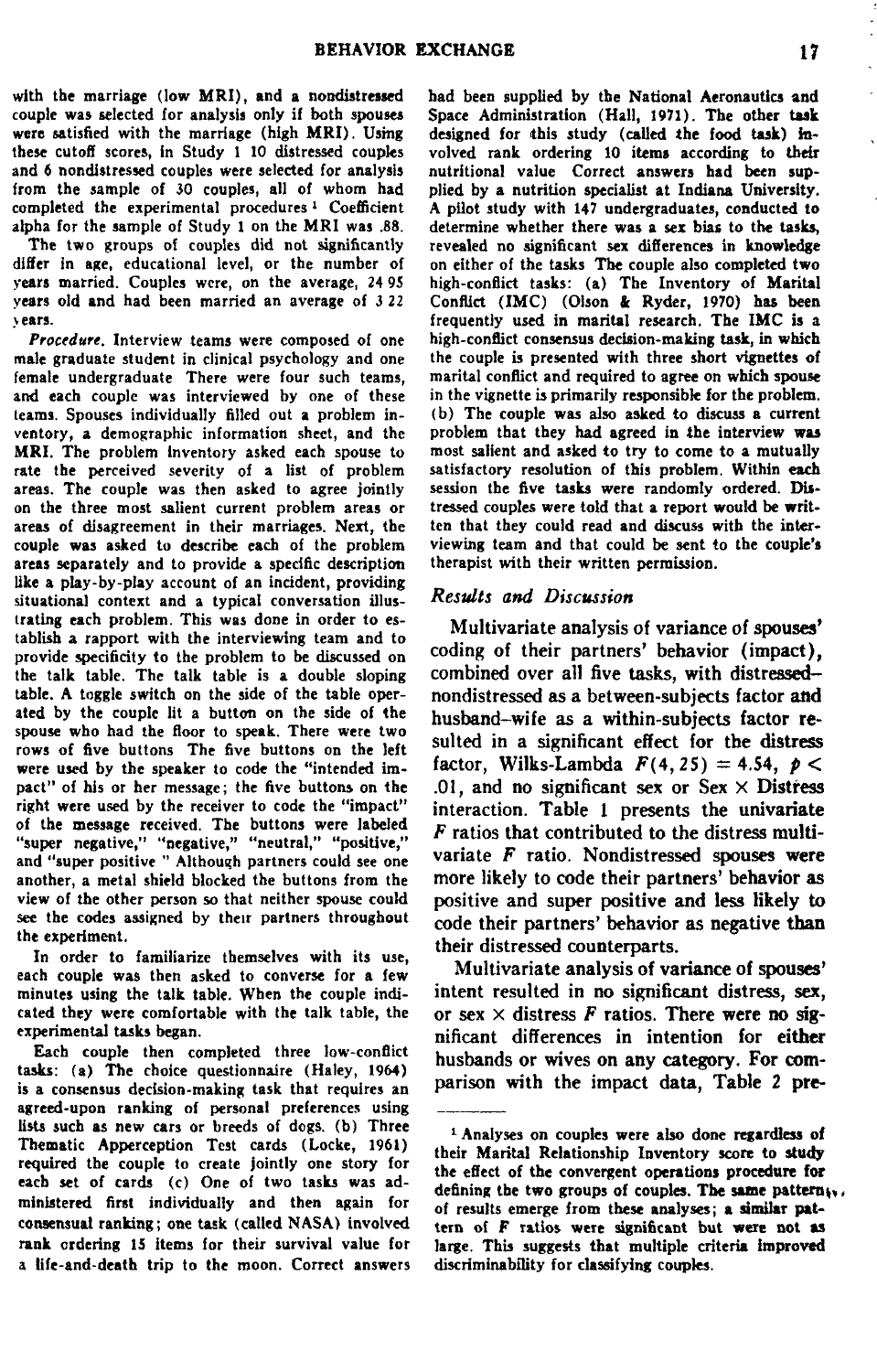| UNIVARIATE F RATIOS AND MEANS FOR RELATIVE<br>FREQUENCY OF SPOUSE'S CODING OF PARTNER'S<br><b>BEHAVIOR, STUDY 1</b> |  |
|---------------------------------------------------------------------------------------------------------------------|--|
|                                                                                                                     |  |

TABLE 1

| Variable*       | FЪ        |     | Nondia-<br>tressed<br>average |  |
|-----------------|-----------|-----|-------------------------------|--|
| Super negative  | 206       | .06 | .01                           |  |
| <b>Negative</b> | $10.66**$ | .24 | .11                           |  |
| Positive        | $7.47*$   | .34 | .50                           |  |
| Super positive  | $7.36*$   | .02 | 17                            |  |

 $\bullet$  Neutral is not included in the analysis of multivariate  $F$ , **all five variables form a linearly dependent set, since thev sum**

**to 1.0.**<br>**b** degrees of freedom = 1, 28.

 $\frac{1}{2}$   $\leq$  05.

sents means and univariate *F* ratios for distressed and nondistressed couples.

These results are consistent with the data obtained by Birchler et al. (1975) for observers' coding of the couple's behavior. Birchler et al. found that distressed couples were more likely to emit negative and less likely to emit positive codes than nondistressed couples. Furthermore, the results support a communication deficit model of marital distress. By looking at Table 1 and Table 2 in combination, it can be seen that the distributions of intent and impact are similar for nondistressed couples. This was not the case for distressed couples. Both groups of couples were nearly identical in the way they intended their behavior to be coded. Therefore, for distressed couples, their behavior was coded as far less positive than was their intention.

*Conflict effect.* To check the low-high conflict manipulation, the videotapes of four couples, two distressed and two nondistressed, were randomly selected and coded for agreement and disagreement. The first 2 minutes of each task were coded, with coders tallying each occurrence of an agreement or disagreement. There were four pairs of coders; each pair coded only one couple. Coders were blind to the task hypothesis and as to whether the couple whose tape they were coding was distressed or nondistressed. The total number of agreements and disagreements were calculated separately for each coder, summing over high**and** low-conflict tasks. Coders were first trained using an interaction category system developed in our laboratory (Gottman, Notarius, & Markman, Note 1) and reached criterion on an achievement test, which tested their knowledge of agreement and disagreement codes. One coder was designated the coder and the other the reliability checker Correlations between coder and reliability checker over the four couples were .93 foti agreement and .93 for disagreement. In the! low-conflict tasks, there were averages of 10.33 agreements and 6.92 disagreements; in the high-conflict tasks, there were averages of  $5.38$ agreements and 8.00 disagreements,  $\chi^2(1) =$ 4.23,  $p < .05$ . In research on family interaction, agreement and disagreement have been shown to be the best consistent discriminators between distressed and nondistressed families (Riskin & Faunce, 1972). Agreement-disagreement ratios less than one are characteristic of distressed families, and ratios greater than one are characteristic of nondistressed families. For the low-conflict tasks, the agreement-disagreement ratio was 1.49, whereas for the high-conflict tasks it was .67.

To assess the effect of high- or low-conflict tasks, the five received impact codes were considered on a S-point Likert scale ranging from 1 (super negative) to 5 (super positive). The same Likert scale was constructed for the intent codes. Scale scores were separately averaged for the three low-conflict tasks and the two high-conflict tasks. An analysis of variance was performed on the impact data and on the intent data, with two levels of distress (distressed-nondistressed), two levels of sex (husband-wife), and two levels of conflict (high-low). As expected, there was a significant *F* ratio for the impact data on the distress factor,  $F(1, 56) = 15.37$ ,  $p < .001$ Distressed couples averaged 3.04 and nondistressed couples averaged 3.52 over all tasks

TABLE 2

**UNIVARIATE** *F* **RATIOS AND MEANS FOR RELATIVI FREQUENCY OF SPOUSES' INTENT, STUDY 1**

| Variable       | F٠   | Distressed<br>average | Nondis-<br>tressed<br>average |
|----------------|------|-----------------------|-------------------------------|
| Super negative | .18  | .00                   | m                             |
| Negative       | 1 72 | .09                   | .OS                           |
| Positive       | .53  | 40                    | .55                           |
| Super positive | .12  | .05                   | Ω3                            |

**\* Degrees of freedom « t, 28. Ail** *F§* **are nonsignificant. Neu\* tral is not Included in the analysis of muUivariate** *F;* **all flv** variables form a linearly dependent set, since they sum to 1.0.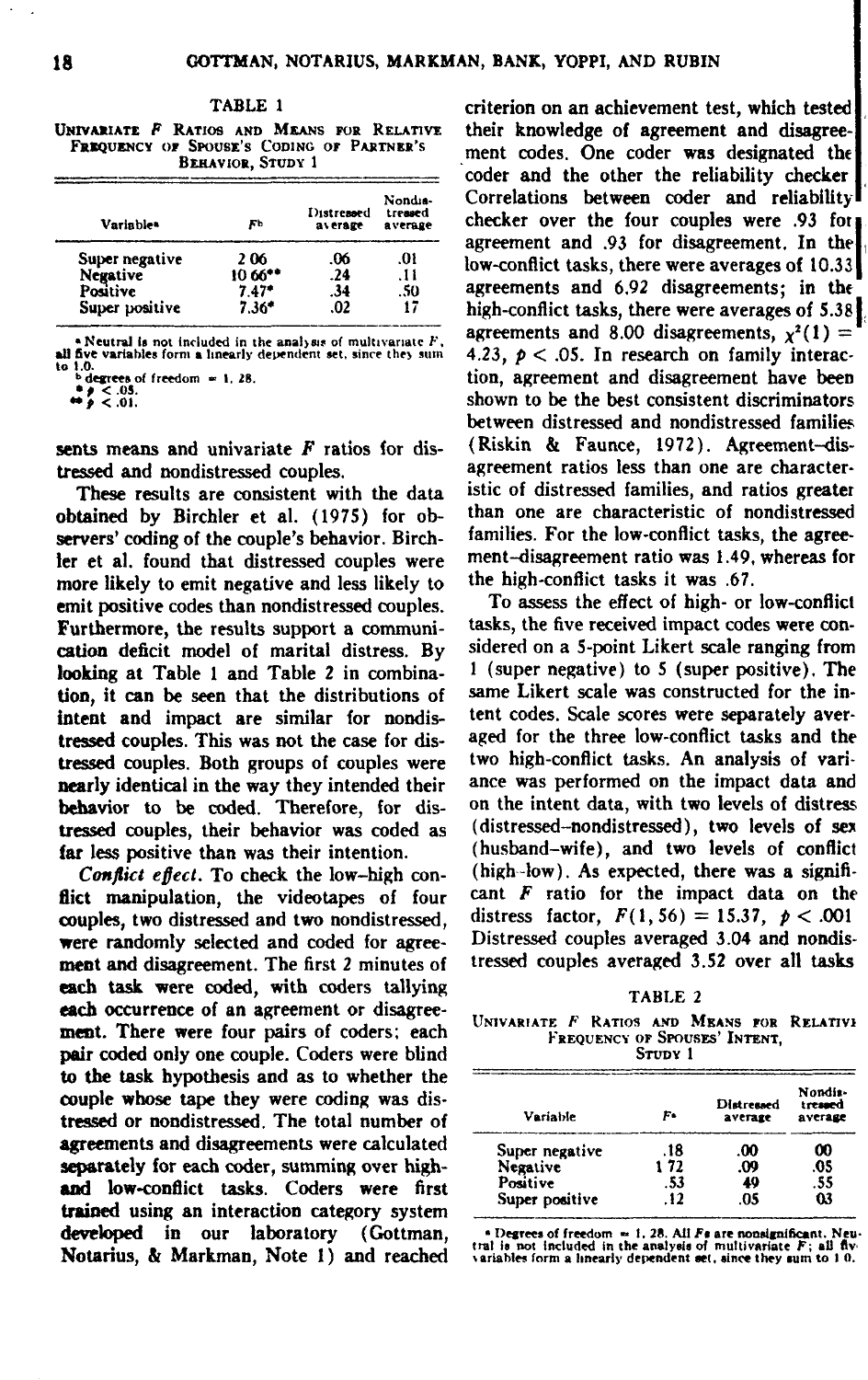There was not a significant conflict effect,  $F(1, 56) = 3.86, p > .05$ , although the means .vere in the predicted direction (high-conflict  $M = 3.17$ ; low-conflict  $M = 3.39$ ). There was no significant sex main effect or any significant interactions. On the intent variable, there were no significant effects for any factor or for the interactions.

It was thus possible to discriminate disressed from nondistressed husbands and wives *m* how positively they coded their spouse's ! )ehavior regardless of the level of conflict the task induced. These results support the Jacob md Davis (1973) findings and extend these findings to high-conflict tasks.

*Reciprocity.* Four analyses of covariance were performed to compare  $p (W+/H+)$ with  $p(W+), p(H+/W+)$  with  $p(H+),$  $p(W-/H-)$  with  $p(W-)$ , and  $p(W-)$  $W-$ ) with  $p(H-)$  for distressed and nondistressed couples. Probabilities were separately computed for each couple. In each case the unconditional probability was the covariate. Because of the relatively low frequencies of the super-positive and super-negative codes, these were combined with positive and negative codes, respectively, for the sequential analysis. The test of the reciprocity hypothesis of distressed versus nondistressed marriage is the significance of the group *F* ratio on that wtion of the conditional probability that cannot be predicted by the unconditional probability. For example, the residual in regressing  $p(W+/\mathrm{H+})$  on  $p(W+)$  must be greater in nondistressed couples than in distressed couples. This means that knowing that the husband has just coded the wife's behavior is positive increases the prediction over the  $base$  rate of  $W+$  that the wife will subsejuently code the husband's behavior as positive. The direction of the prediction is obviously reversed for negative reciprocity; that is, there should be more negative reciprocity in distressed than in nondistressed couples.

Table 3 presents the results of the analyses if covariance. There is some evidence that there is more positive reciprocity in nondisressed couples than in distressed couples. Fhough the degree of gain in prediction from onditional to unconditional probabilities is •mall for nondistressed couples, the analysis )f covariance controls for the possibility that

**TABLE 3**

**RECIPROCITY ANALYSES, STUDY 1**

| Variable                      | Distressed | Nondis-<br>tressed | Reciprocity<br>$\times$ Groupe $F^b$ |  |
|-------------------------------|------------|--------------------|--------------------------------------|--|
| Positive reciprocity          |            |                    |                                      |  |
| $p(W+)$                       | .340       | .541               | 4.68*                                |  |
| $b(W+ / H + )$                | .430       | 561                |                                      |  |
| $p(H+)$                       | .387       | .635               | .192                                 |  |
| $b(H+/W+)$                    | .350       | .687               |                                      |  |
| Negative reciprocity          |            |                    |                                      |  |
| $p(W-)$                       | .298       | 161                | .26                                  |  |
|                               | .450       | .167               |                                      |  |
| $\phi$ (W-/H-)<br>$\phi$ (H-) | 291        | .063               | 3.04                                 |  |
| $(H - / W - )$                | .398       | .075               |                                      |  |
|                               |            |                    |                                      |  |

• p (W+) = the probability of a positive wife code, p (W -) = the probability of a negative wife code, p (H+) = the prob-<br>ability of a positive husband code, p (H+) = the probability of<br>a hegative husband code, p (H+) = t

rate as the covariate.<br> **•**  $\rho < 05$ .

when unconditioned base rates are initially low, greater gain in prediction may be more likely.

#### STUDY 2

## *Method*

*Subjects and selection* **An independent sample of 14 clinic and 16 nonclin.c couples was recruited for participation in the research project. All clinic couples** were seeking therapeutic assistance for marital prob**lems at either of two community mental health centers; nonclinic couples responded to a press release that briefly described the project. Both clinic and nonclinic couples were paid \$10 for participation. Precisely the same cutoff scores on the Locke-Wallace MRI as in Study 1 were used to select 12 distressed and 8 nondistressed couples for analysis; all 30 couples completed the experimental procedures. Husbands and wives in the two groups did not significantly differ in age, educational level, number of years married, or salary. Couples in the present study were on the average 32.50 years old, had been married an average of 9 44 years, had completed an average of 13.95 years of schooling, and earned an average salary of 11.44 thousand dollars. Thus, the couples in Study 2 had been married approximately 6 years longer than the couples in Study 1 and had approximately 2 years less of schooling. The major difference between the samples in the studies seems to be the length of time the couples were married.**

*Procedure* **Based upon the results of Study 1, the procedure was modified as follows: First, two tasks were selected' the Inventory of Marital Conflict (IMC) as a high-conflict task and the food task as a low-conflict task. The IMC was selected because it is a standardized task, it appeared to induce a** high degree of conflict in Study 1 in both groups **v (nearly all couples fought considerably on this task), and it could be expanded to include additional vignettes to ensure a sufficient sample of interactions**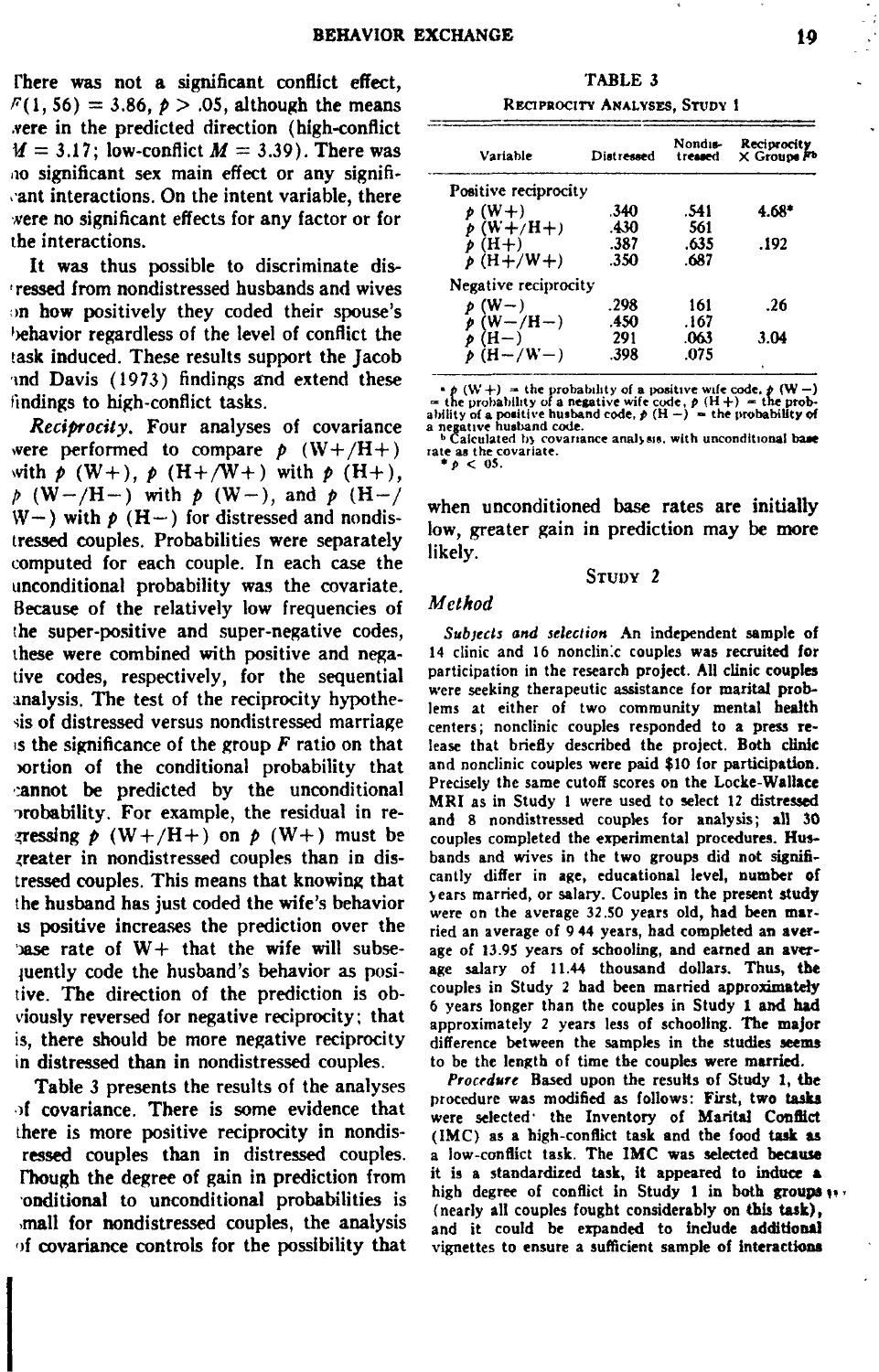**TABLE 4**

| UNIVARIATE F RATIOS AND MEANS FOR RELATIVE |                   |  |  |  |
|--------------------------------------------|-------------------|--|--|--|
| FREQUENCY OF SPOUSE'S CODING OF PARTNER'S  |                   |  |  |  |
|                                            | BEHAVIOR, STUDY 2 |  |  |  |

| Variable•      | FЪ     | Distressed<br>average | Nondis-<br>tressed<br>average |
|----------------|--------|-----------------------|-------------------------------|
| Super negative | 2.98   | 05                    | œ                             |
| Negative       | 3.82   | .18                   | .11                           |
| Positive       | 19.87* | .30                   | .55                           |
| Super positive | .21    | .12                   | .15                           |

**' Neutral is not included in the analysis of multivariate** *F.* all five variables form a hnearly dependent set, since they sum **to 1.0. \* degree\* of freedom «** *I, 36.*

**\*t < .001**

**for stable estimates of conditional probabilities. The food task was selected because it induced little conflict in either group in Study 1. The IMC was expanded to include three additional vignettes**

**All sessions were conducted at one of two community mental health centers nearest the couple's residence. It may be the case that the lack of differences on intent variables in Study 1 may have resulted from the couples not understanding that they were to code how they intended their messages to be taken by their spouses. More explanation and a specific example was provided for the intended positivity codes of the talk table than had been provided in Study 1.**

## *Results and Discussion*

**Multivariate analysis of variance of impact data, with distressed-nondistressed as a between-subjects factor and husband-wife as a within-subjects factor resulted in a significant effect for the distress factor, Wilks-Lambda**  $F(4, 33) = 7.01$ ,  $p < .001$ , and no significant **sex or Sex X Distress interaction. Table 4 presents the univariate** *F* **ratios that contributed to the distress multivariate** *F* **ratio. Nondistressed spouses were more likely to code their partner's behavior as positive than their distressed counterparts. These results replicate those of Study 1. A comparison of the multivariate** *F* **ratios suggests that the results are even stronger here. This may be a function of the differences in the length of marriage in the two studies, since marital happiness is known to decrease with length of time married within the age ranges of the current two studies (Burgess et al., 1971).**

**Multivariate analysis of variance of spouses' intent resulted in no significant distress, sex, or Sex X Distress** *F* **ratios. There were no significant differences in intention for either** **husbands or wives on any category. This pattern of no differences is similar to that obtained in Study 1. For comparison with Study 1, Table 5 presents the means and univariate** *F* **ratios for distressed and nondistressed couples.**

**These results lend strong support to a communication deficit explanation of marital distress: In the two studies, although distressed and nondistressed couples do not significantly differ in the way they intend their messages to be received by their spouses, they do significantly differ in how the messages are actually received.**

*Conflict effect.* **Conflict effects were assessed in the same manner as in Study 1. An analysis of variance on the impact data found no significant main effect for conflict,**  $F(1,72) =$ 2.29,  $p > 0.05$ , although, again, results were in **the predicted direction (high-conflict** *M —* 3.48, low-conflict  $M = 3.57$ ). This result is **consistent with that of Study 1. As expected, there was a significant** *F* **ratio for the impact** data on the distress factor,  $F(1, 72) = 14.57$ , *p<* **.001. Distressed couples averaged 3.33, and nondistressed couples averaged 3.72 over all tasks.**

**There was a significant Distress x Conflict** interaction for the impact data,  $F(1, 72) =$ **8.44,** *p<* **.01. It was easier to discriminate distressed from nondistressed couples on the high-conflict task than on the low-conflict task. Distressed couples averaged .70 lower on impact scores than nondistressed couples on the high-conflict task; distressed couples were .13 higher on impact scores than nondistressed couples on the low-conflict task. There were no significant main effects or interaction effects on the intent variable.**

**TABLE 5**

**UNIVARIATE** *F* **RATIOS AND MEANS FOR RF.LATIVE FREQUENCY OF SPOUSES' INTENT, STUDY 2** 

| Variable <sup>®</sup> | P.h      | Distressed<br>average | Nondis-<br>tressed<br>average |
|-----------------------|----------|-----------------------|-------------------------------|
| Super negative        | .66      | ന                     | .00                           |
| Negative              | .80      | 04                    | 02                            |
| Positive              | $5.43^*$ | .41                   | 60                            |
| Super positive        | 23       | -14                   | . 10                          |

**• Neutral is not included in the analysis of all five variables form a linearly det>endent set. multivariate** *F* **since they sum**

**to 1.0. b Degrees of freedom » 1.** *36 \* p* **< .OS.**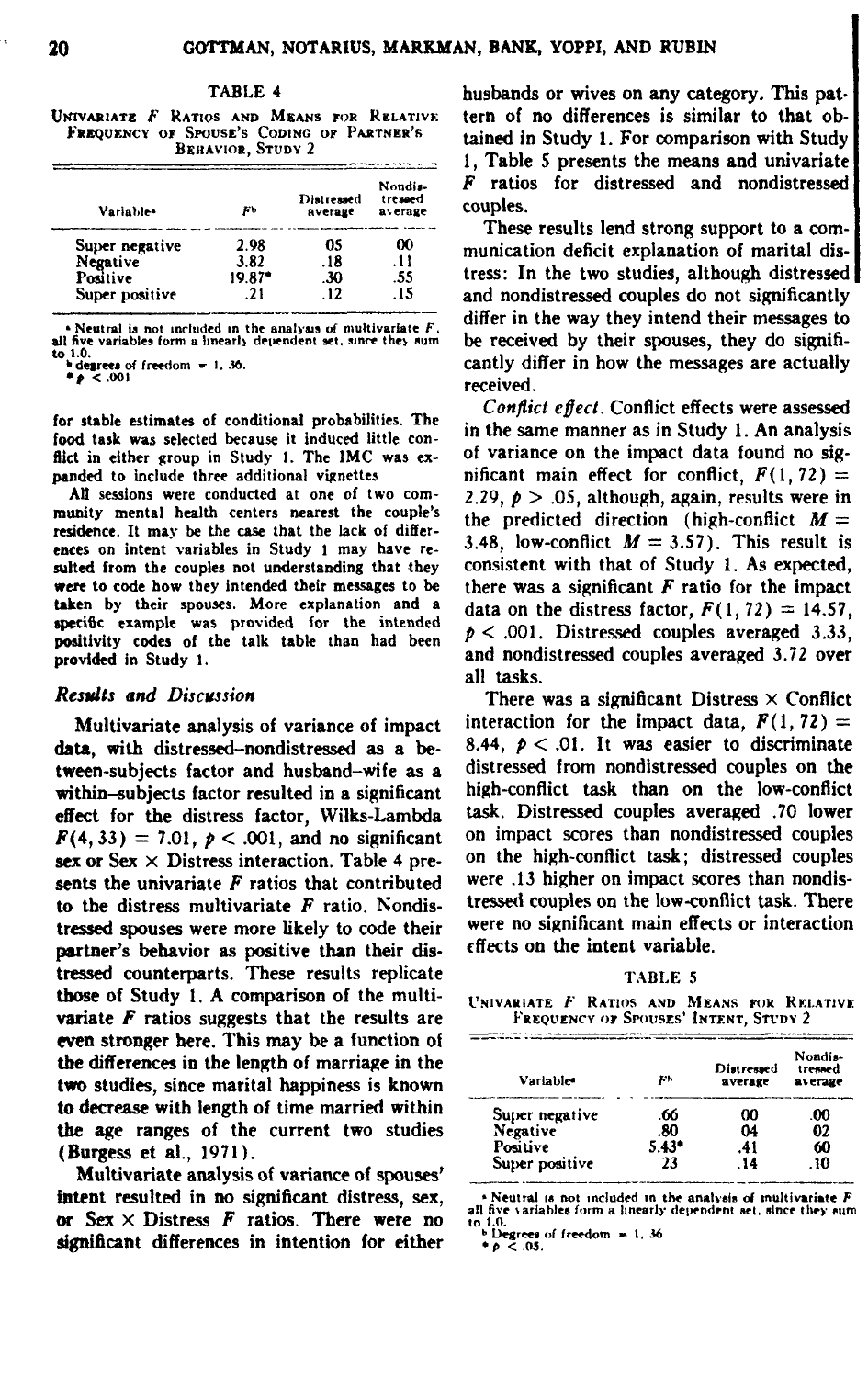The presence of Group  $\times$  Conflict interaction effects in the second study and their absence in the first study is interesting. It may be that the food task is a different kind of task for the couples of Study *2,* since the husbands in this study are working and hence are less likely to have a role in food preparation than husbands in Study 1, who are more likely to be in school and share in the housework. The pilot study with both tasks, mentioned in the Procedure section of Study 1, found no significant sex differences in knowledge on either of the food or NASA tasks; however, a subsequent pilot study with college students found significant sex differences in self-ratings of confidence (on a 9-point scale) in the solution for the NASA task,  $t(68) =$ 2.16,  $p < .04$ , with females less confident than males. It may be that working husbands in Study 2 have as little confidence in their knowledge of food as the female undergraduates had of their knowledge of space. Both groups of husbands may have yielded more on this task and consequently been perceived as more positive by their wives. It may also be the case that the length of marriage factor was related to the obtained interaction effects. Perhaps couples who have been married longer (Study 2) have learned to exchange more positive messages in low-conflict situations and to avoid situations of high conflict. This is consistent with the clinical picture of the "stable-unsatisfactory" marriage (Lederer & Jackson, 1968) or the "united-front" couple (Kramer, 1968), who can present a satisfactory image of themselves to the public in social situations but are unable to hide behind this image when discussing real marital issues.

Overall, there seems to be evidence that the conflict level of the task influences how spouses code each other's behavior. In the first study it was equally easy to discriminate distressed from nondistressed couples whether they were discussing an unresolved personal issue or rank ordering a list of dog breeds. In the second study couples could be discriminated only on the high-conflict tasks. These results may account, in part, for the difficulty of obtaining consistent differences across studies between distressed and nondistressed families (Jacob, 1975). It would be wise to sample systematically from low- and

| `ABL) |  |
|-------|--|
|-------|--|

**RECIPROCITY ANALYSES, STUDY 2**

| Variable <sup>s</sup> | <b>Distressed</b> | Nondia-<br>tressed | Reciprocity<br>X Groups |
|-----------------------|-------------------|--------------------|-------------------------|
| Positive reciprocity  |                   |                    |                         |
| $p(W+)$               | .448              | .700               | 2.22                    |
| $b(W + / H + )$       | .536              | .787               |                         |
| $\rho$ (H+)           | .405              | .701               | .58                     |
| $\phi$ (H+/W+)        | .512              | .756               |                         |
| Negative reciprocity  |                   |                    |                         |
| $p(W-)$               | .223              | .141               | .61                     |
| $\rho$ (W - /H - )    | .354              | .195               |                         |
| $\rho$ (H – )         | .235              | .079               | .15                     |
| $(H - / W - )$        | .331              | .121               |                         |

• *P* (W +) - probability of a positive wife code, *p* (W - ) -> probability of a negative wife code, *p* (H +) - probability « a positive husband code, *p* (H —) — probability of a **negative** husband code.

b Calculated by covariance analysis, with unconditional **base** rate as the covariate.

high-conflict tasks in future investigations of couples and family interaction. The results of the present investigation would suggest that high-conflict tasks are more reliable for discrimination between distressed and nondistressed couples.

*Reciprocity.* Table 6 presents the results of the reciprocity analyses. Reciprocity variables did not discriminate between distressed and nondistressed couples. In addition, the one significant positive reciprocity effect of Study 1 was not replicated.

The results of these two studies must bring into question the current marriage counseling image of positive reciprocity as characteristic of nondistressed marriages and not characteristic of distressed marriages. The high base rate of behavior that is positively coded by observers or by spouses may *seem* to be equivalent to reciprocity, but it is not. The data from the present investigation support a "bank account" model of nondistressed marriage rather than a reciprocity model. In a bank account model, a nondistressed marriage differs from a distressed marriage in that there are more positive "deposits" than negative "withdrawals." In a nondistressed marriage the consequent positive impact codes are not contingent upon the spouse's antecedent coding. Perhaps it is precisely this *lack* of reciprocity in a context of high positive *tk-* change that characterizes stable positive interaction in nondistressed couples.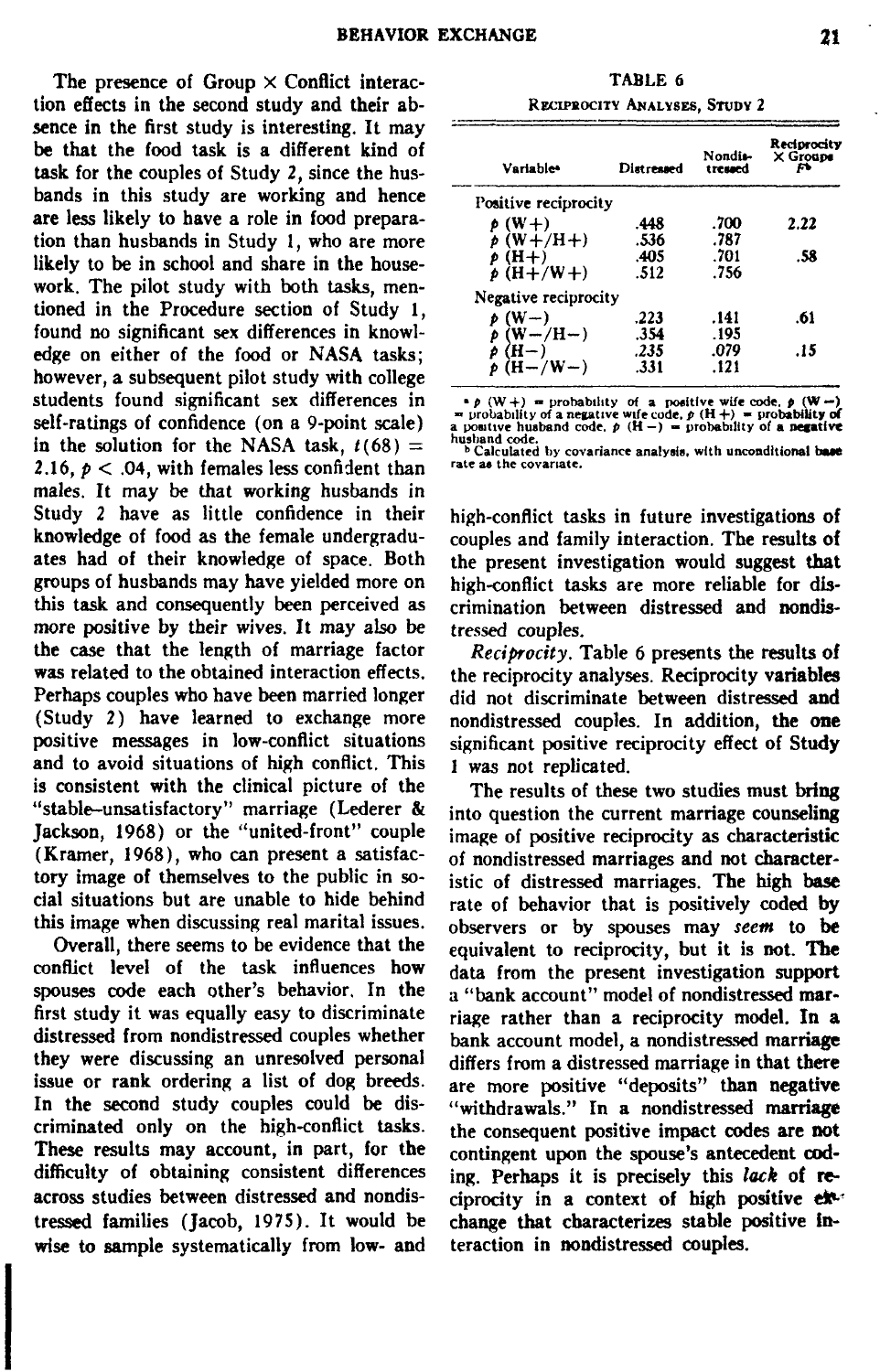**The results of the present investigation have demonstrated the usefulness of the talk table as a means for operationalizing behavior exchange theory. Results obtained are generally consistent with more expensive coding studies. Furthermore, the power of variables obtained by the couple coding their own behavior to discriminate between distressed and nondistressed couples is somewhat greater than that obtained by observer-coding studies. This result may have some theoretical import. Perhaps the differences between observer and spouse coding could account for some of the unreliability inherent in present coding systems. If one observer focuses on the facial expressions of the sender of a message, a positive code could result from a reading of intention; if the other coder focuses on the message's impact on the receiver, a negative code could result from a reading of the impact of the message. It would be fruitful to control the cues that observers use and to study those instances when observers and spouses are discrepant. This would be one way to study the development of a private message system in close relationships in which many messages do not mean to the stranger what they do to the person for whom they were intended. Work along these lines is in progress in our laboratory.**

**One limitation of the present investigation deserves mention. Because of the arrangements with referring agencies and the nature of the advertisement, both couples and interviewers were aware of which couples were seeking or starting marriage counseling. The MRI scores were, however, not available to either the interviewers or the couples. This aspect of the design of the present investigation introduces an experimenter expectancy criticism and the possibility that couples may be presenting themselves in order to be consistent with their classification. Subsequent investigations could improve on the current procedures by advertising for couples without recruiting couples from therapeutic agencies. Couples could be split on MRI scores, and the interviewers could remain blind to a couple's classification. Such a procedure, however, may draw different samples of couples than the present investigation, which used a convergence of two definitions of marital distress.**

## **REFERENCE NOTE**

**1. Gottman, J., Notarius, C, & Markman, H.** *The couples interaction scoring system* **(CISS). Unpublished manuscript, 1976. (Available from John Uottman, Department of Psychology, University of Illinois, Children's Research Center, SI E. Gerty Drive, Champaign, Illinois 61820.)**

#### **REFERENCES**

- **Alexander, J. F. Defensive and supportive communications in family systems.** *Journal of Marriage and the Family,* **1973,** *35,* **613-617.**
- **Azrin, N. H., Naster, B. J., & Jones, R. Reciprocity counseling: A rapid learning-based procedure for marital counseling** *Behavior Research and Therapy,* **1973,** *11,* **365-382.**
- **Birchler, G R., Weiss, R L., & Vincent, J. P. Multimethod analysis of social reinforcement exchange between maritally distressed and nondistressed spouse and stranger dyads.** *Journal of Personality and Social Psychology,* **1975,** *31,* **349-360.**
- **Burgess, E. W., Locke, J. J , & Thomas, M. M.** *The family* **New York: Van Nostrand Reinhold, 1971.**
- **Gergen, K.** *The psychology of behavior exchange.* **Reading, Mass.- Addison-Wesley, 1969.**
- **Haley, J. Research on family patterns: An instrument measurement** *Family Process,* **1964,** *3,* **41-65**
- **Haley, J. Speech sequences of normal and abnormal families with two children present** *Family Process,* 1967, *6*, 81-97.
- **Hall, J. Decisions, decisions, decisions.** *Psychology Today,* **November, 1971, 51-88.**
- **Jacob, T. Family interaction in disturbed and normal families: A methodological and substantive review.** *Psychological Bulletin,* **1975,** *82,* **33-«5.**
- Jacob, T, & Davis, J. Family interaction as a func**tion of experimental task.** *Family Process,* **1973,***12,* **415-427.**
- **Kramer, C. H. The theoretical position: diagnostic and therapeutic implications. In Charles Kramer, Bernard Licbowitz, Robert Phillips, Sylvia Schmidt, & James Gibson (Eds.), Beginning** *phase of family treatment.* **Chicago: Family Institute of Chicago, 1968.**
- **Lederer, W. J.,** *k* **Jackson, D. D.** *The mirages of marriage.* **New York: Norton, 1968.**
- **Locke, H. J** *Prediction adjustment in marriage: A comparison of a divorced and happily married group.* **New York' Holt, 1961.**
- **Navran, L. Communication and adjustment in marriage.** *Family Process,* **1967,** *6,* **173-180.**
- **Olson, D. H., & Ryder, R. G. Inventory of marital conflicts (IMC). An experimental interaction procedure** *Journal of Marriage and the Family,* **1970,** *32,* **443-448.**
- **Patterson, G. R. A basis for identifying stimuli which control behaviors in natural settings.** *Child Development,* **1974,** *45,* **900-911.**
- **Rappaport, A F., & Harrell, J. A behavioral-exchange model for marital counseling.** *Family Coordinator,* **1972,** *21,* **203-212.**